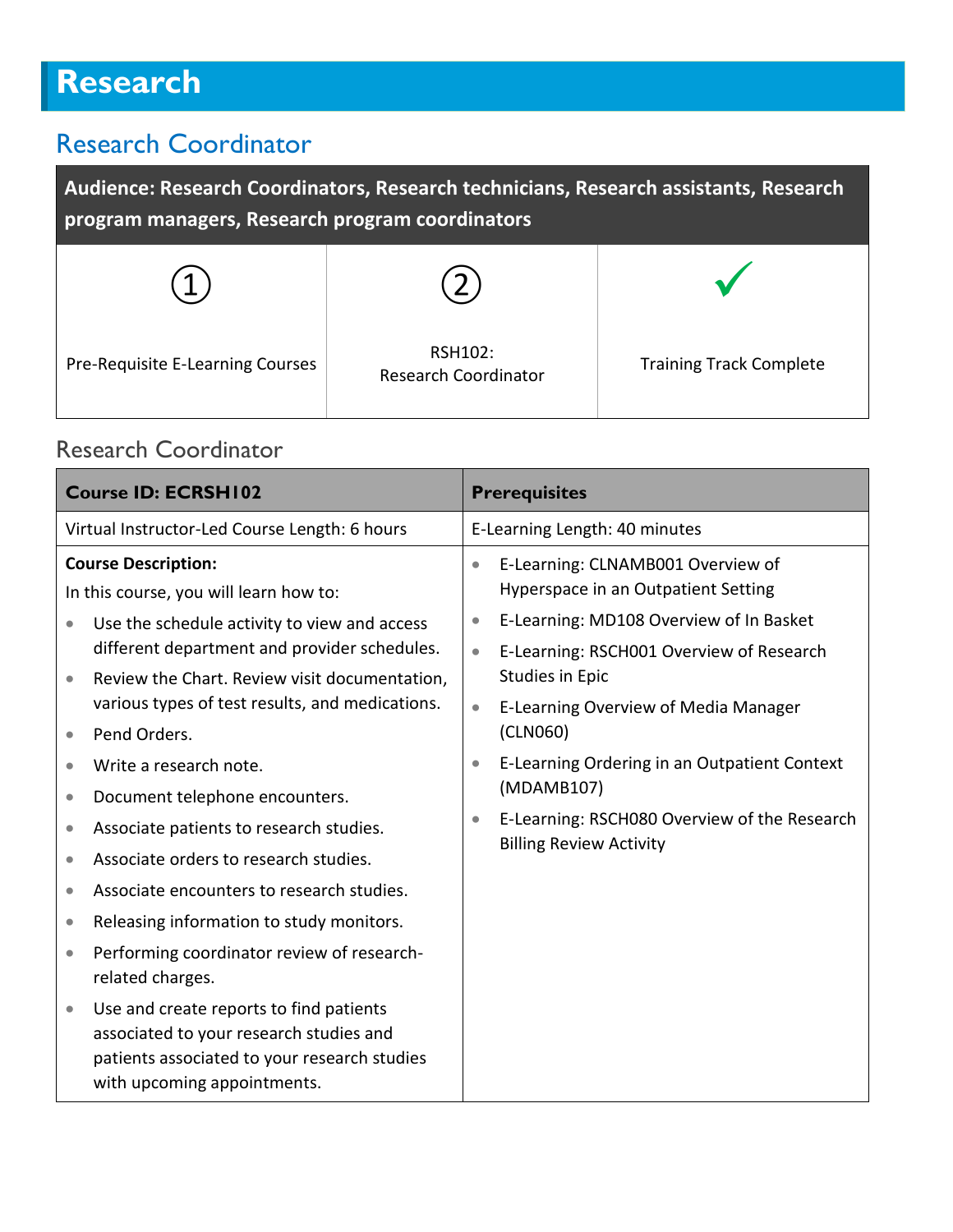### Credentialed Study Team Member

**Audience: Nurses and Research study members who are licensed and part of the research study roster.** 

| Pre-Requisite E-Learning<br>Courses | Course: Prior to this<br>course, credentialed<br>study team members<br>should receive<br>clinical training<br>appropriate for their<br>discipline. | <b>RSH100:</b><br>Credentialed Study Team<br>Member | <b>Training Track Complete</b> |
|-------------------------------------|----------------------------------------------------------------------------------------------------------------------------------------------------|-----------------------------------------------------|--------------------------------|

### Credentialed Study Team Member

| <b>Course ID: ECRSH100</b>                                                                                                                                                                                                              | <b>Prerequisites</b>                                                                                                                                                    |  |
|-----------------------------------------------------------------------------------------------------------------------------------------------------------------------------------------------------------------------------------------|-------------------------------------------------------------------------------------------------------------------------------------------------------------------------|--|
| Virtual Instructor-Led Course Length: 3 hours                                                                                                                                                                                           | E-Learning Length: 15 minutes                                                                                                                                           |  |
| <b>Course Description:</b><br>In this course, you will learn how to:<br>Associate patients to Research Studies.                                                                                                                         | <b>Course: Prior to this course, credentialed</b><br>$\bullet$<br>study team members should receive clinical<br>training appropriate for their discipline.              |  |
| Associate orders to Research Studies.<br>$\bullet$<br>Associate encounters to Research Studies.<br>$\bullet$<br>Releasing information to study monitors.<br>$\bullet$<br>Performing coordinator review of research-<br>related charges. | E-Learning: RSCH001 Overview of Research<br>$\bullet$<br>Studies in Epic<br>E-Learning: RSCH080 Overview of the Research<br>$\bullet$<br><b>Billing Review Activity</b> |  |
| Use and create reports to find patients<br>associated to your research studies and<br>patients associated to your research studies<br>with upcoming appointments.                                                                       |                                                                                                                                                                         |  |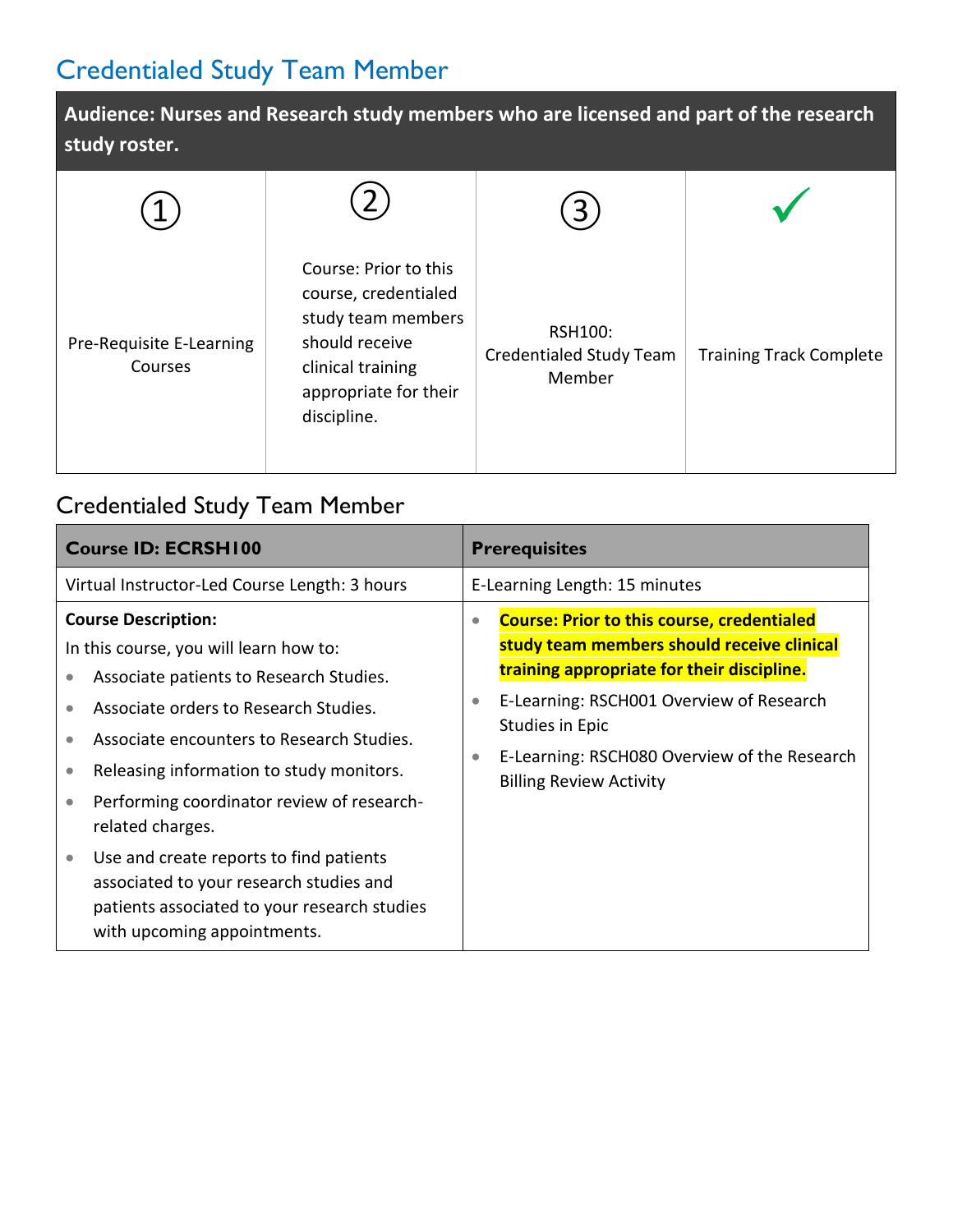## Research Charge Reviewer **Recorded Course**

| Audience: Staff who will only need to review research related charges |                                            |                                |  |
|-----------------------------------------------------------------------|--------------------------------------------|--------------------------------|--|
|                                                                       |                                            |                                |  |
| Pre-Requisite E-Learning Courses                                      | RSH101:<br><b>Research Charge Reviewer</b> | <b>Training Track Complete</b> |  |

### Research Charge Reviewer

| <b>Course ID: ECRSH101</b>                                                                                                              | <b>Prerequisites</b>                                                                             |
|-----------------------------------------------------------------------------------------------------------------------------------------|--------------------------------------------------------------------------------------------------|
| Recorded Course Length: 2 hours                                                                                                         | E-Learning Length: 5 minutes                                                                     |
| <b>Course Description:</b><br>In this course, you will learn how to:<br>Use Study Maintenance to view a research<br>$\bullet$<br>study. | E-Learning: E-Learning: RSCH080 Overview of<br>$\bullet$<br>the Research Billing Review Activity |
| Review research charges for accuracy and<br>reroute charges.                                                                            |                                                                                                  |
| Overview of the workflow to review research<br>$\bullet$<br>charges using the Research Charge Review<br>activity                        |                                                                                                  |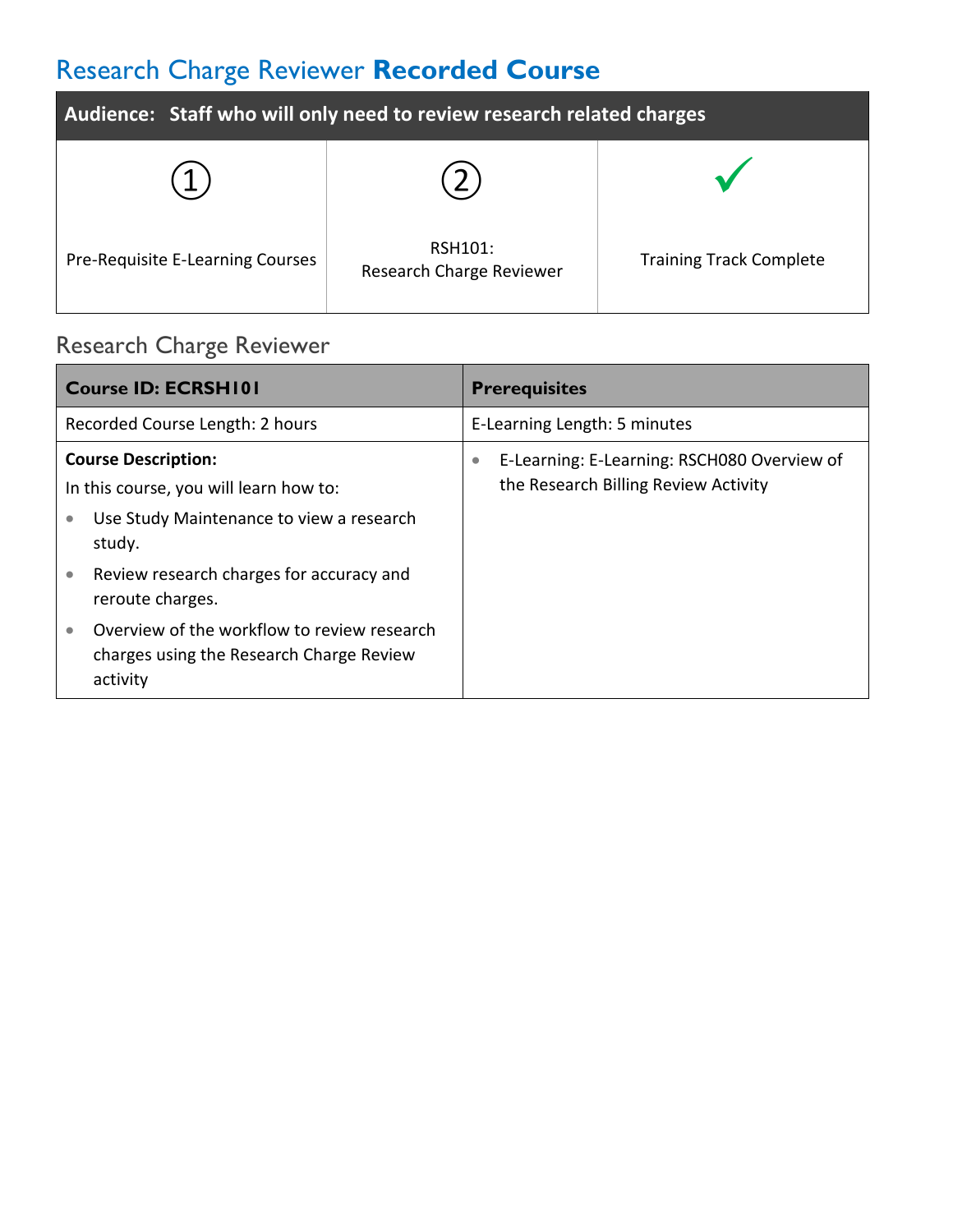### Credentialed Study Team Member for Principal Investigators and Co-Investigators **Recorded Course**

| Audience: Principal Investigators and Co-Investigators.                                                                                                                        |                                                                                                                               |                                                                                                                                                              |                                |
|--------------------------------------------------------------------------------------------------------------------------------------------------------------------------------|-------------------------------------------------------------------------------------------------------------------------------|--------------------------------------------------------------------------------------------------------------------------------------------------------------|--------------------------------|
|                                                                                                                                                                                |                                                                                                                               |                                                                                                                                                              |                                |
| Pre-Requisite E-Learning<br>Courses                                                                                                                                            | Course: Prior to this<br>course, Providers<br>should receive the<br>clinical training<br>appropriate for their<br>discipline. | RSH104:<br><b>Credentialed Study Team</b><br>Member (PIs and Co-<br>Investigators)                                                                           | <b>Training Track Complete</b> |
| <b>Course ID: ECRSH104</b>                                                                                                                                                     |                                                                                                                               | <b>Prerequisites</b>                                                                                                                                         |                                |
| Recorded Course Length: 1 hour                                                                                                                                                 |                                                                                                                               |                                                                                                                                                              |                                |
| <b>Course Description:</b>                                                                                                                                                     |                                                                                                                               | Course: Prior to this course, Providers (PIs and<br>$\bullet$<br>Co-Investigators) should receive the clinical<br>training appropriate for their discipline. |                                |
| In this course, you will learn how to:                                                                                                                                         |                                                                                                                               |                                                                                                                                                              |                                |
| Associate patients to Research Studies.                                                                                                                                        |                                                                                                                               |                                                                                                                                                              |                                |
| Associate orders to Research Studies.<br>$\bullet$                                                                                                                             |                                                                                                                               |                                                                                                                                                              |                                |
| Associate encounters to Research Studies.<br>$\bullet$                                                                                                                         |                                                                                                                               |                                                                                                                                                              |                                |
| Releasing information to study monitors.<br>$\bullet$                                                                                                                          |                                                                                                                               |                                                                                                                                                              |                                |
| Performing coordinator review of research-<br>$\bullet$<br>related charges.                                                                                                    |                                                                                                                               |                                                                                                                                                              |                                |
| Use and create reports to find patients<br>$\bullet$<br>associated to your research studies and<br>patients associated to your research studies<br>with upcoming appointments. |                                                                                                                               |                                                                                                                                                              |                                |